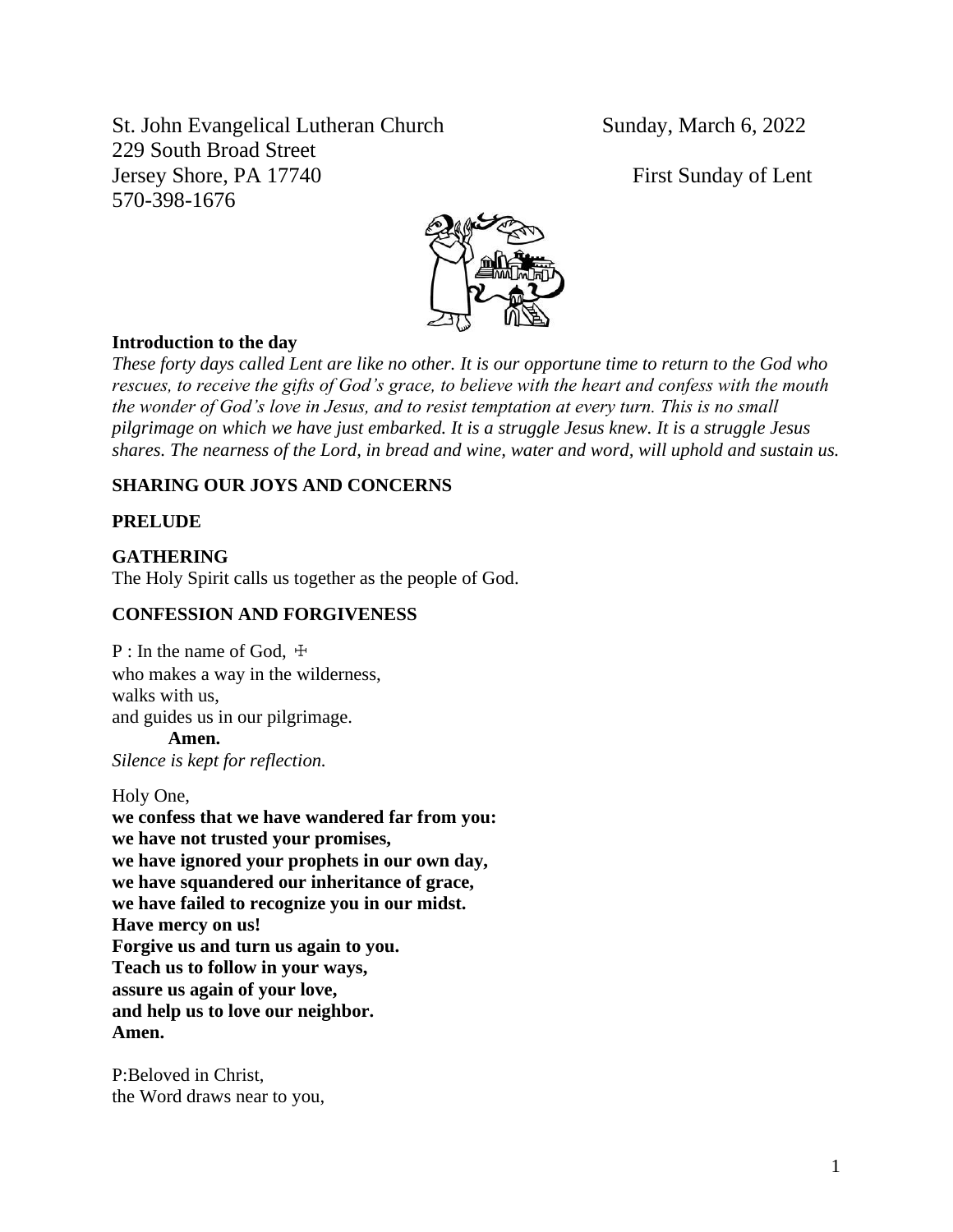and all who call out to God shall be saved. In Jesus, God comes to you again and again and gathers you under wings of love. In  $\pm$  Jesus' name, your sins are forgiven. God journeys with you and teaches you how to live in love. **Amen.**

# **GATHERING SONG:** *Bless Now, O God, the Journey 326*

# **GREETING**

P: The love of God poured into our hearts, the saving grace of Jesus Christ, and the abundant life of the Holy Spirit be with you all. **C: And also, with you.**

**Kyrie p. 138**

# **PRAYER OF THE DAY**

P: Let us pray.

**O Lord God, you led your people through the wilderness and brought them to the promised land. Guide us now, so that, following your Son, we may walk safely through the wilderness of this world toward the life you alone can give, through Jesus Christ, our Savior and Lord, who lives and reigns with you and the Holy Spirit, one God, now and forever. Amen.**

# *The assembly is seated.*

# **WORD**

God speaks to us in scripture reading, preaching, and song.

# **FIRST READING: Deuteronomy 26:1-11**

*The annual harvest festival, called the Feast of Weeks, provides the setting for this reading. This festival celebrates the first fruits of the produce of the land offered back to God in thanks. In this text, worshipers announce God's gracious acts on behalf of Israel.*

<sup>1</sup>When you have come into the land that the LORD your God is giving you as an inheritance to possess, and you possess it, and settle in it, <sup>2</sup>you shall take some of the first of all the fruit of the ground, which you harvest from the land that the LORD your God is giving you, and you shall put it in a basket and go to the place that the LORD your God will choose as a dwelling for his name. <sup>3</sup>You shall go to the priest who is in office at that time, and say to him, "Today I declare to the LORD your God that I have come into the land that the LORD swore to our ancestors to give us." <sup>4</sup>When the priest takes the basket from your hand and sets it down before the altar of the LORD your God, <sup>5</sup>you shall make this response before the LORD your God: "A wandering Aramean was my ancestor; he went down into Egypt and lived there as an alien, few in number, and there he became a great nation, mighty and populous. <sup>6</sup>When the Egyptians treated us harshly and afflicted us, by imposing hard labor on us, <sup>7</sup>we cried to the LORD, the God of our ancestors; the LORD heard our voice and saw our affliction, our toil, and our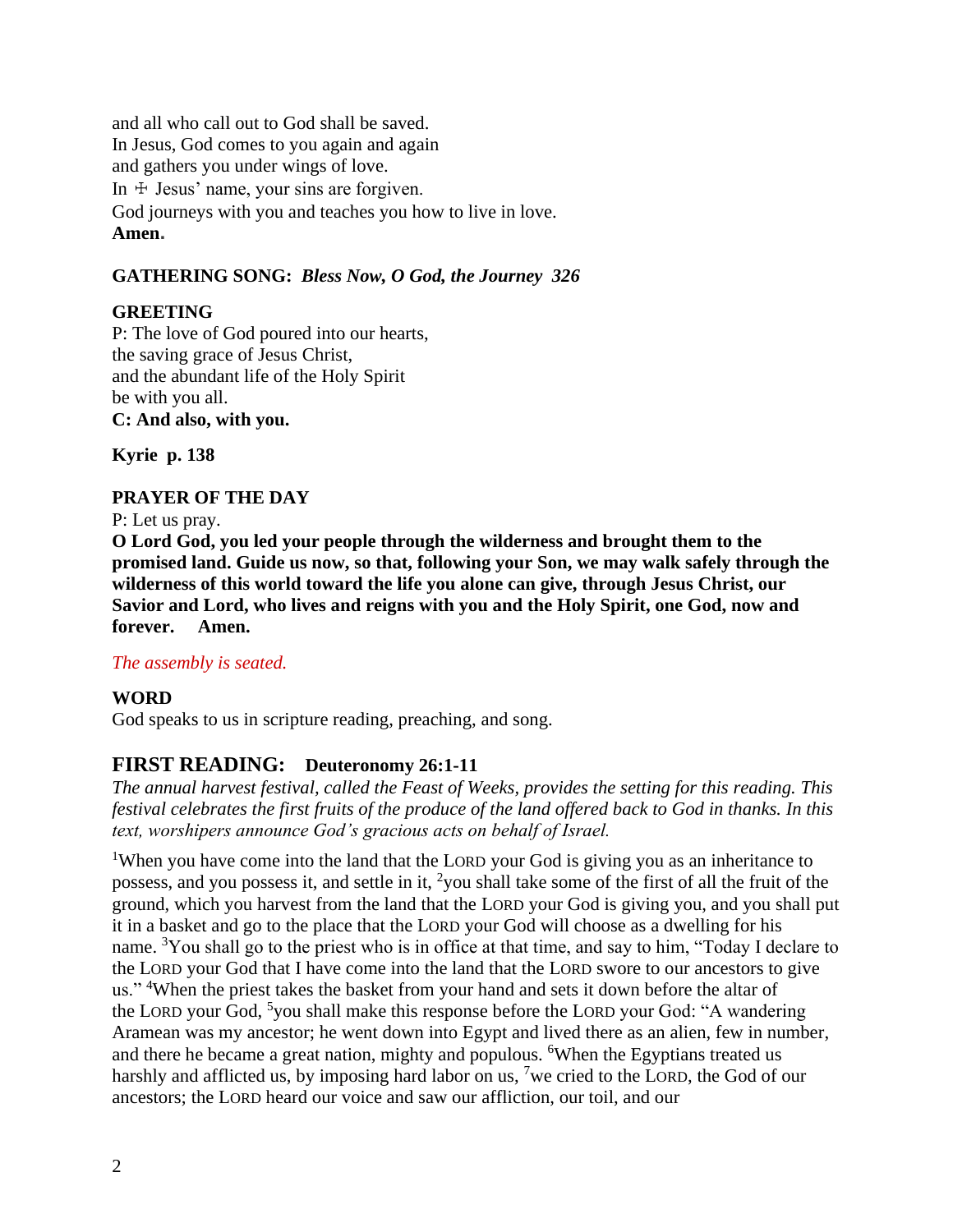oppression. <sup>8</sup>The LORD brought us out of Egypt with a mighty hand and an outstretched arm, with a terrifying display of power, and with signs and wonders;  $9$  and he brought us into this place and gave us this land, a land flowing with milk and honey. <sup>10</sup>So now I bring the first of the fruit of the ground that you, O LORD, have given me." You shall set it down before the LORD your God and bow down before the LORD your God. <sup>11</sup>Then you, together with the Levites and the aliens who reside among you, shall celebrate with all the bounty that the LORD your God has given to you and to your house.

L: The word of the Lord. **C: Thanks be to God.**

# **PSALM 91:1-2, 9-16**

<sup>1</sup>You who dwell in the shelter of the Most High, who abide in the shadow of the Almighty— 2 **you will say to the LORD, "My refuge and my stronghold, my God in whom I put my trust."** <sup>9</sup>Because you have made the LORD your refuge, and the Most High your habitation, <sup>10</sup>**no evil will befall you, nor shall affliction come near your dwelling.**  $11$ For God will give the angels charge over you, to guard you in all your ways. <sup>12</sup>**Upon their hands they will bear you up, lest you strike your foot against a stone.**  $13$ You will tread upon the lion cub and viper; you will trample down the lion and the serpent. <sup>14</sup>**I will deliver those who cling to me; I will uphold them, because they know my name.** <sup>15</sup>They will call me, and I will answer them; I will be with them in trouble; I will rescue and honor them. <sup>16</sup>**With long life will I satisfy them, and show them my salvation.**

#### **Second Reading: Romans 10:8b-13**

*Paul reminds the Christians at Rome of the foundation of their creed, the confession of faith in the risen Christ as Lord.*

<sup>8b"</sup>The word is near you,

on your lips and in your heart"

(that is, the word of faith that we proclaim); 9 because if you confess with your lips that Jesus is Lord and believe in your heart that God raised him from the dead, you will be saved.  $^{10}$ For one believes with the heart and so is justified, and one confesses with the mouth and so is saved. <sup>11</sup>The scripture says, "No one who believes in him will be put to shame." <sup>12</sup>For there is no distinction between Jew and Greek; the same Lord is Lord of all and is generous to all who call him. <sup>13</sup>For, "Everyone who calls on the name of the Lord shall be saved."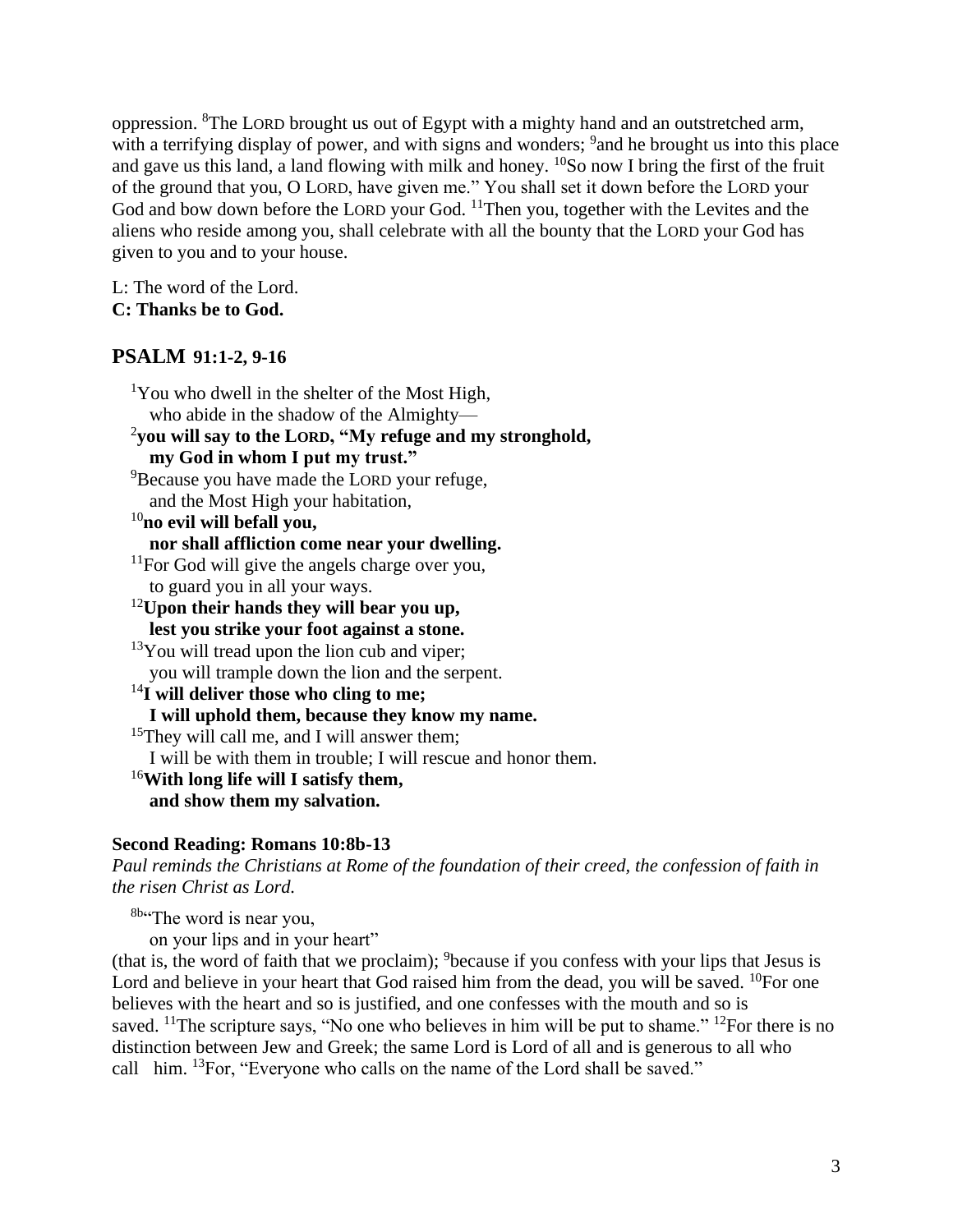#### L: The word of the Lord. **C: Thanks be to God.**

#### *The assembly stands.*





P: The holy gospel according to Luke. **C: Glory to you, O Lord.**

### **GOSPEL: Luke 4:1-13**

*After being filled with the Holy Spirit at his baptism, Jesus is led in the wilderness. Through his responses to the temptations of the devil, he defines what it means to be called "the Son of God."*

<sup>1</sup> Jesus, full of the Holy Spirit, returned from the Jordan and was led by the Spirit in the wilderness, <sup>2</sup>where for forty days he was tempted by the devil. He ate nothing at all during those days, and when they were over, he was famished. <sup>3</sup>The devil said to him, "If you are the Son of God, command this stone to become a loaf of bread." <sup>4</sup> Jesus answered him, "It is written, 'One does not live by bread alone.'"

 $5$ Then the devil led him up and showed him in an instant all the kingdoms of the world.  $6$ And the devil said to him, "To you I will give their glory and all this authority; for it has been given over to me, and I give it to anyone I please. <sup>7</sup>If you, then, will worship me, it will all be yours." <sup>8</sup> Jesus answered him, "It is written,

'Worship the Lord your God,

and serve only him.'"

 $\rm{P}$ Then the devil took him to Jerusalem, and placed him on the pinnacle of the temple, saying to him, "If you are the Son of God, throw yourself down from here,  $^{10}$  for it is written,

'He will command his angels concerning you,

to protect you,'

 $11$ and

'On their hands they will bear you up,

so that you will not dash your foot against a stone.'"

<sup>12</sup> Jesus answered him, "It is said, 'Do not put the Lord your God to the test.'  $\cdot$ " <sup>13</sup>When the devil had finished every test, he departed from him until an opportune time.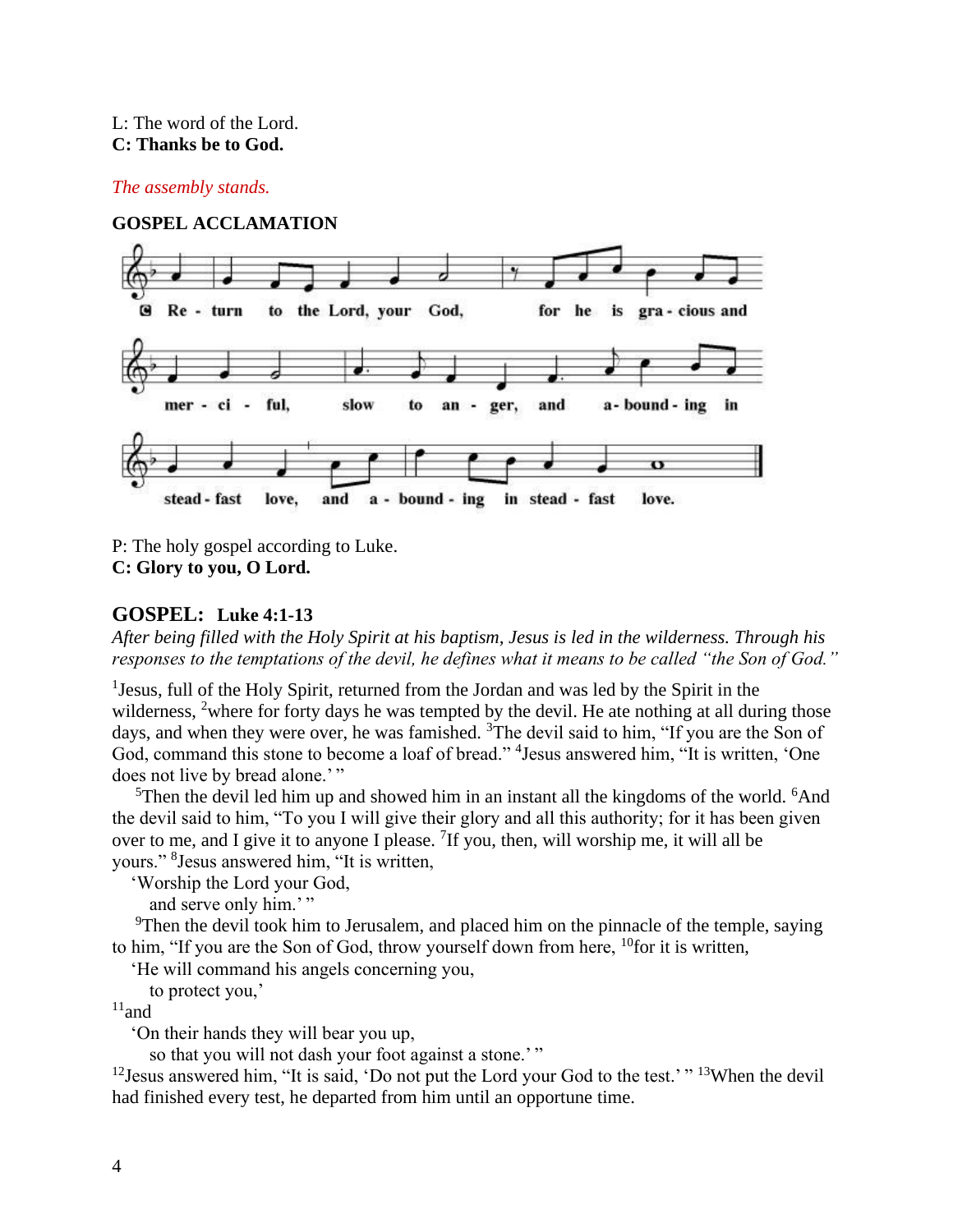### P: The gospel of the Lord. **C: Praise to you, O Christ.**

#### *The assembly is seated.*

#### **SERMON**

#### **HYMN OF THE DAY:** *When We Are Tested ACS 922*

# When We Are Tested



Text: Ruth Duck, b. 1947

Music: SLANE, Irish traditional

Text © 1996 Hope Publishing Company, Carol Stream, IL 60188. All rights reserved.

Duplication in any form prohibited without securing permission from copyright administrator or reporting usage under valid license.

#### **THE NICENE CREED**

**We believe in one God,**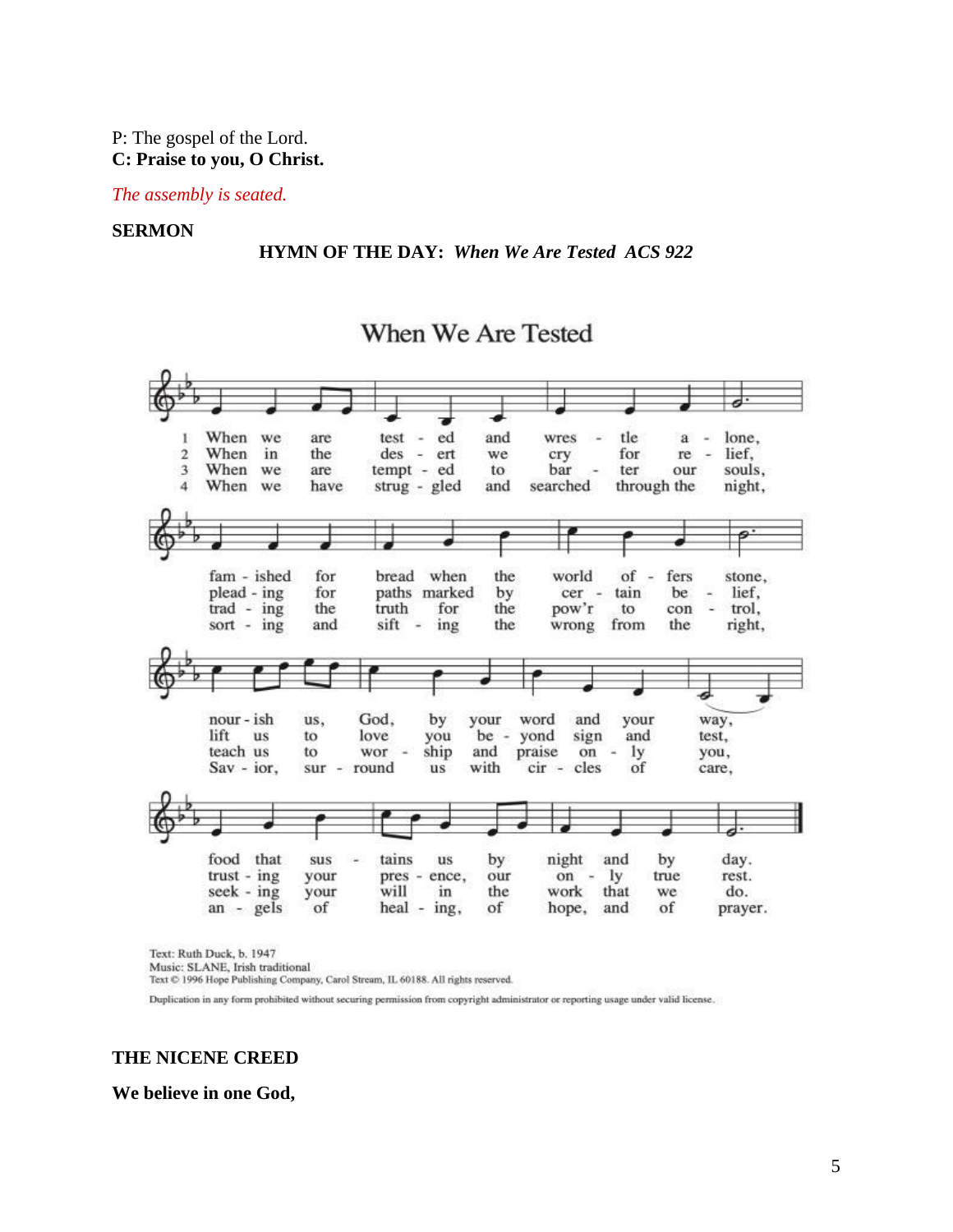**the Father, the Almighty, maker of heaven and earth, of all that is, seen and unseen. We believe in one Lord, Jesus Christ, the only Son of God, eternally begotten of the Father, God from God, Light from Light, true God from true God, begotten, not made, of one Being with the Father; through him all things were made. For us and for our salvation he came down from heaven, was incarnate of the Holy Spirit and the virgin Mary and became truly human. For our sake he was crucified under Pontius Pilate; he suffered death and was buried. On the third day he rose again in accordance with the scriptures; he ascended into heaven and is seated at the right hand of the Father. He will come again in glory to judge the living and the dead, and his kingdom will have no end. We believe in the Holy Spirit, the Lord, the giver of life, who proceeds from the Father and the Son,\* who with the Father and the Son is worshiped and glorified, who has spoken through the prophets. We believe in one holy catholic and apostolic church. We acknowledge one baptism for the forgiveness of sins. We look for the resurrection of the dead, and the life of the world to come. Amen.** 

# **PRAYERS OF INTERCESSION**

A: Drawn close to the heart of God, we offer these prayers for the church, the world, and all who are in need.

# *A brief silence.*

We pray for the church. Sharpen its proclamation of the word so that your people learn to reject voices of deception and distraction. Strengthen all who are tempted to believe lies about themselves or others. Merciful God,

#### **C: receive our prayer.**

A: We pray for the earth and all its creatures. Protect wilderness places and all plant and animal species that call them home. Sustain farmers and all laborers who work the land and harvest the fruits of its abundance. Merciful God,

#### **C: receive our prayer.**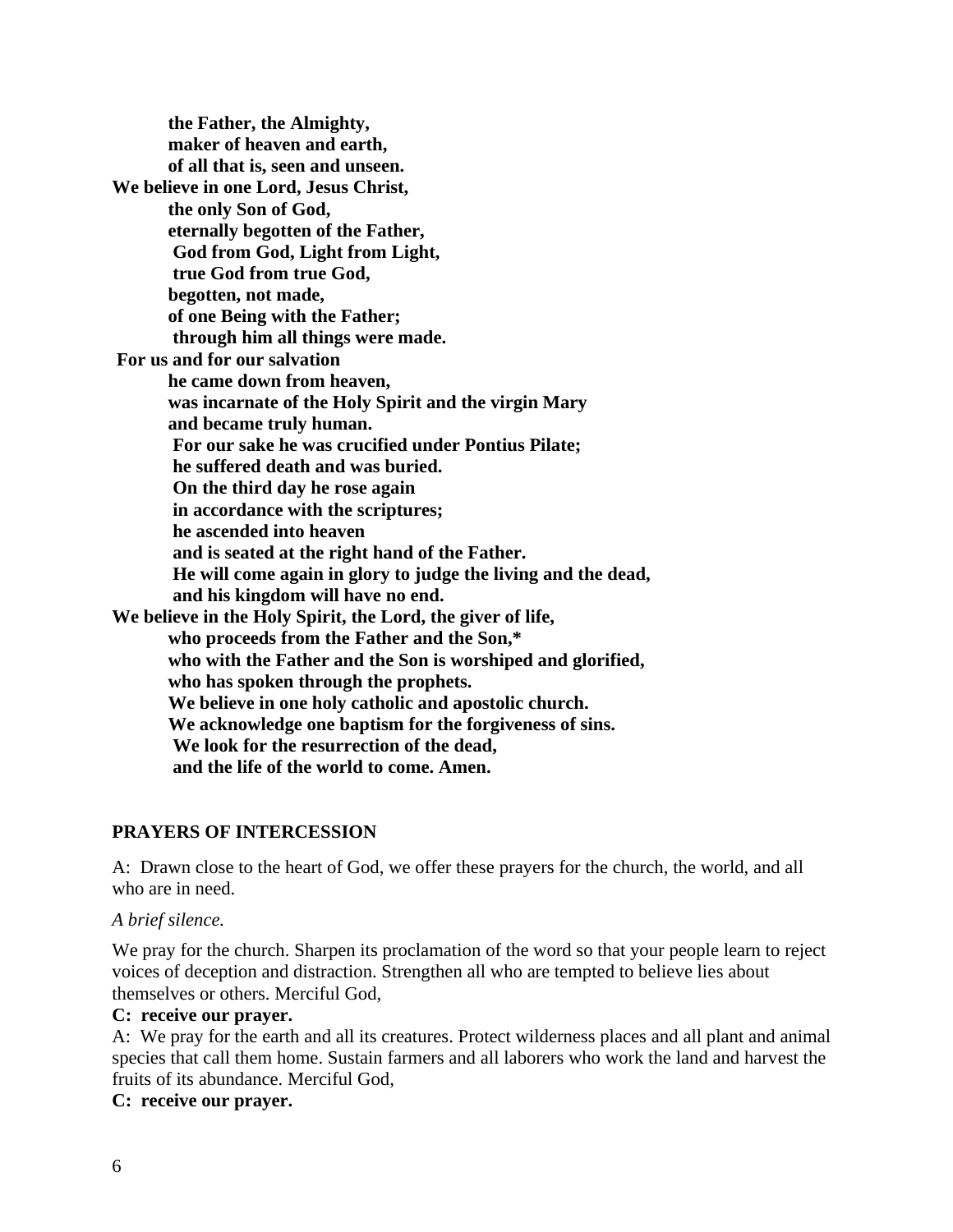A: We pray for the nations of the world. Awaken elected leaders and government officials to the needs of those who are oppressed and grant them compassion to deal mercifully with immigrants and refugees who reside among us. Merciful God,

# **C: receive our prayer.**

A: We pray for those in need. Rescue those experiencing mental illness or contending with A: addiction. Ease the anxiety of those who live with dementia. Command your angels concerning all who are sick (*especially*). Merciful God,

# **C: receive our prayer.**

A: We pray for this assembly. Bless those who bake bread and prepare the table for our communion celebration. Accompany those who share the bounty of this meal with those who are homebound or hospitalized. Merciful God,

# **C: receive our prayer.**

A: We pray for the global health ministry organization that sends funds to Liberia for their medical needs at Curran and Phoebe hospitals who are struggling to provide good medical care along with the COVID pandemic. Merciful God,

# **C: hear our prayer.**

# *Here other intercessions may be offered.*

A: We give thanks for those who have died (*especially*). Gather them with all the saints into your heavenly dwelling place. Encourage us with the promise that all who call upon your name are saved. Merciful God,

# **C: receive our prayer.**

P: Accept the prayers we bring, O God, on behalf of a world in need, for the sake of Jesus Christ.

# **Amen.**

# . *The assembly is seated.*

**Responding in Love Our Offerings** *This is our response to God's grace.* **Our Offering of Music** 

# **CHOIR ANTHEM** *Down to the River to Pray*

# *The assembly stands.*

# **OFFERTORY**

*Create in me a clean heart, O God, and renew a right spirit with me. Cast me not away from your presence and take not your Holy Spirit from me. Restore to me the joy of your salvation, and uphold me with your free Spirit.*

# **OFFERING PRAYER**

A: Extravagant God, you have blessed us with the fullness of creation. Now we gather at your feast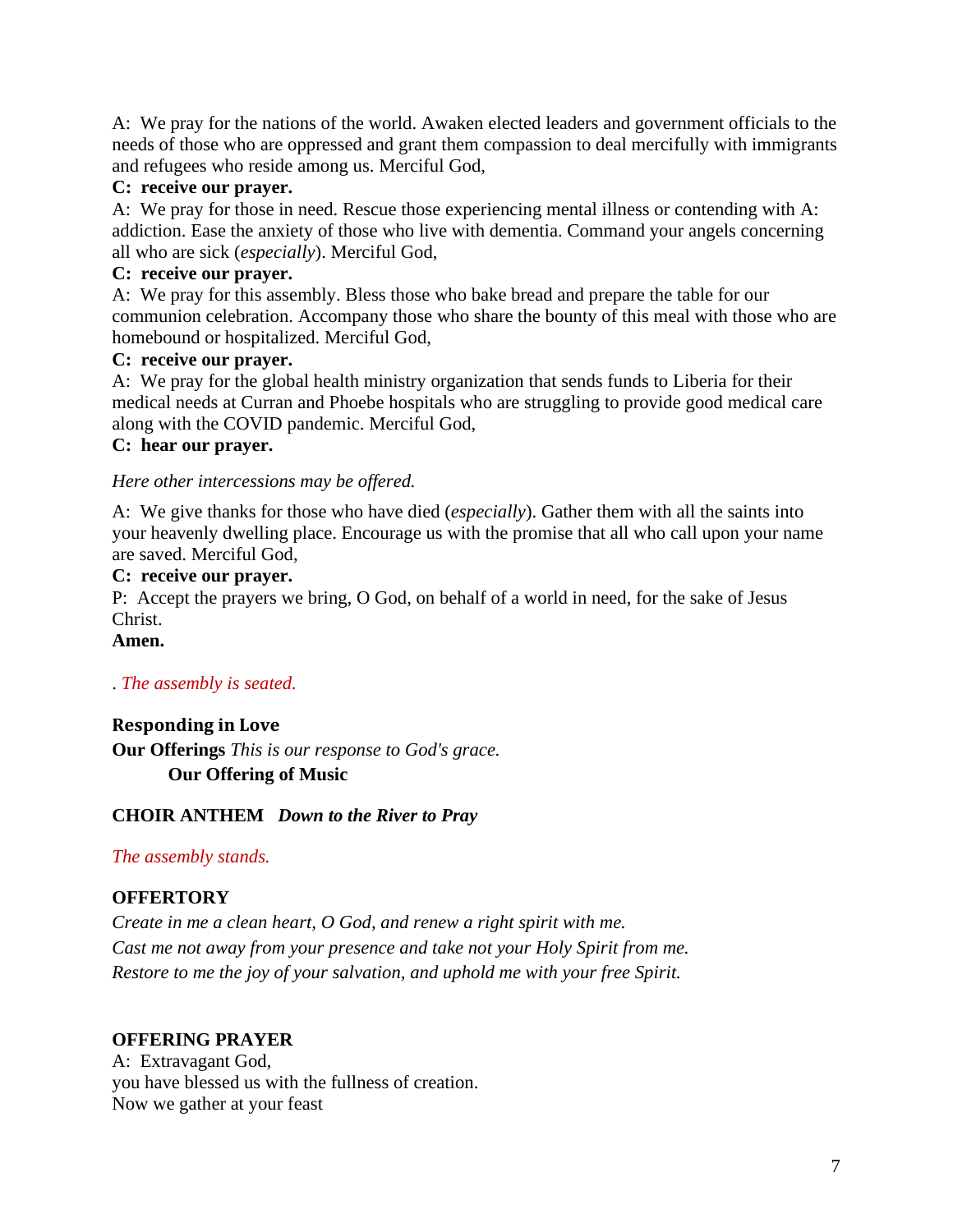where you offer us the food that satisfies. Take and use what we offer here, come among us, and feed us with the body and blood of Christ, in whose name we pray. **Amen.**

#### **GREAT THANKSGIVING** *P.144 (in the beginning of the hymnal)*

**Dialogue Preface by the Pastor Holy Holy Holy**

#### **THANKSGIVING AT THE TABLE Words of Institution**

Holy God, our living Water and our merciful Guide, together with rivers and seas, wells and springs we bless and magnify you. You led your people Israel through the desert, and provided them water from the rock. We praise you for Christ, our Rock and our Water, who joined us in our desert, pouring out his life for the world.

In the night in which he was betrayed, our Lord Jesus took bread, and gave thanks; broke it, and gave it to his disciples, saying: Take and eat; this is my body, given for you. Do this for the remembrance of me.

Again, after supper, he took the cup, gave thanks, and gave it for all to drink, saying: This cup is the new covenant in my blood, shed for you and for all people for the forgiveness of sin. Do this for the remembrance of me.

Remembering, therefore, his life, death, and resurrection, we await your salvation for all this thirsty world. Pour out your Spirit on this holy food and on all the baptized gathered for this feast: wash away our sin, that we may be revived for our journey by the love of Christ. Through him all glory and honor is yours, Almighty Father, with the Holy Spirit, in your holy Church, both now and forever. **Amen**

**LORD'S PRAYER Our Father, who art in heaven, hallowed be thy name, thy kingdom come,**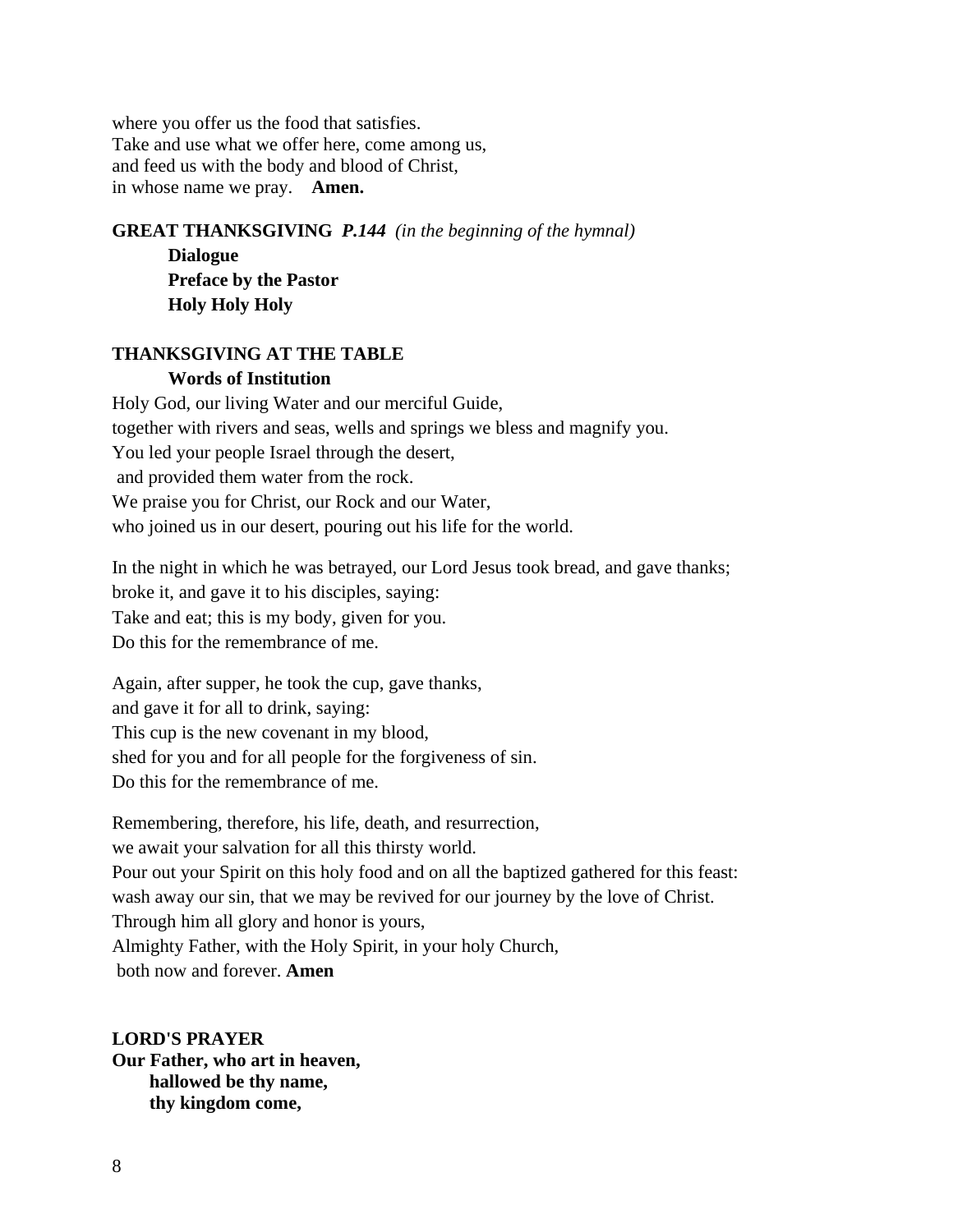**thy will be done, on earth as it is in heaven. Give us this day our daily bread; and forgive us our trespasses, as we forgive those who trespass against us; and lead us not into temptation, but deliver us from evil. For thine is the kingdom, and the power, and the glory, forever and ever. Amen.**

#### **INVITATION TO COMMUNION**

P: Here is food and drink for the journey. Take and be filled.

#### **COMMUNION**

*When giving the bread and cup, the communion ministers say* The body of Christ, given for you. The blood of Christ, shed for you. *and each person may respond* **Amen.**

**Communion Song** *Lamb of God You Take Away p.146*

# **SONG AFTER COMMUNION** *Jesus, Remember Me*

*Jesus, remember me when you come into your kingdom. Jesus, remember me when you come into your kingdom.*

#### *The assembly stands.*

# **PRAYER AFTER COMMUNION**

A: Blessed Jesus, in this rich meal of grace, you have fed us with your body, the bread of life. Now send us forth to bear your life-giving hope to a world in need. **Amen.**

#### **SENDING**

God blesses us and sends us in mission to the world.

#### **BLESSING**

You are children of God, anointed with the oil of gladness and strengthened for the journey. Almighty God, motherly, majestic, and mighty, ☩ bless you this day and always.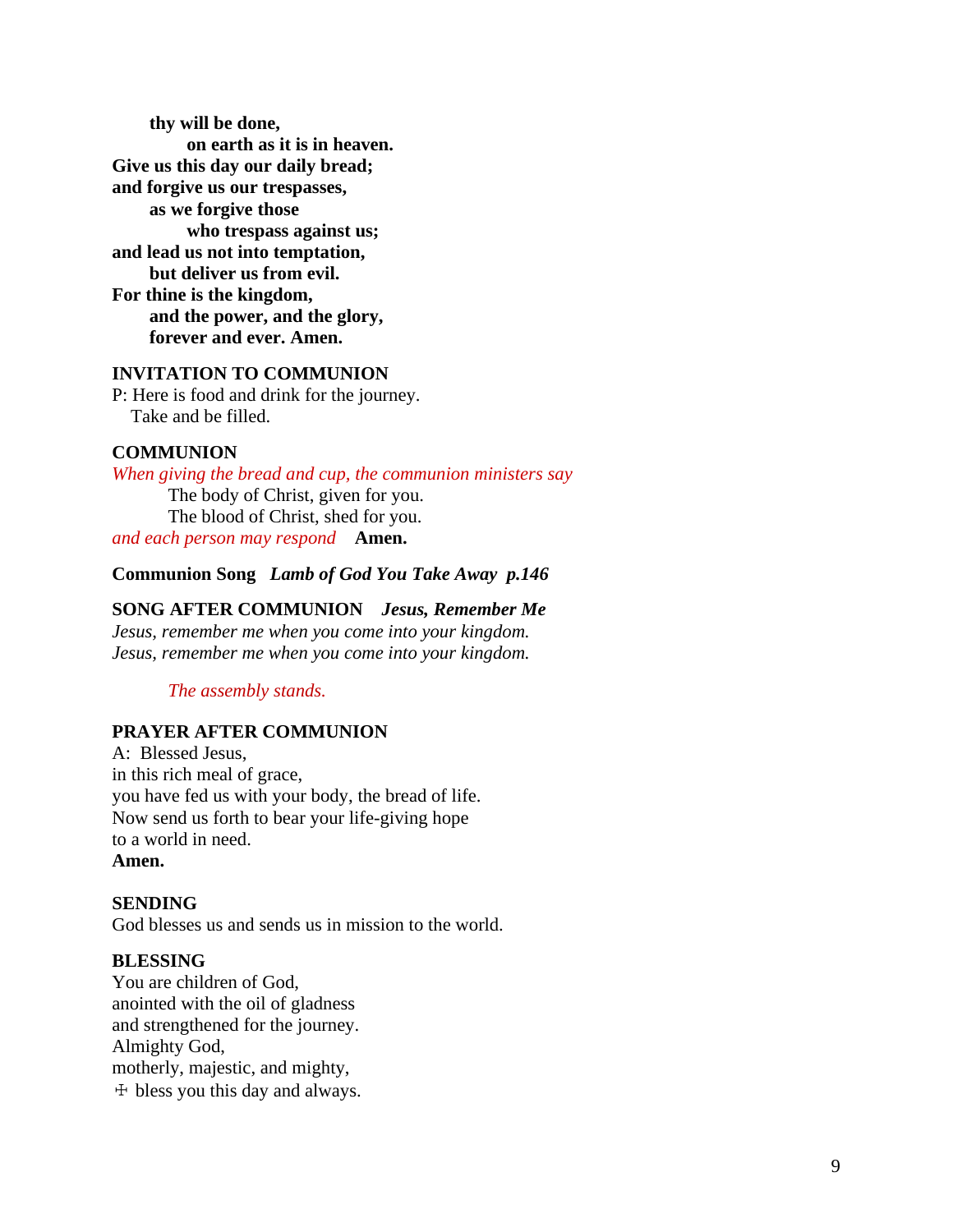#### **Amen.**

# **SENDING SONG:** *A Mighty Fortress Is Our God 504*

### **DISMISSAL**

P: Go in peace. Jesus meets you on the way.

# **C: Thanks be to God.**

### *Announcements*

We welcome our visitors and ask that you sign a Visitor Attendance and Holy Communion Card that is located in the pew rack. We ask that cards be returned via the offering plate during the receiving of the offering. We practice "open Communion" here at St. John meaning that all who believe in the "real presence" of Christ are welcomed to receive the Sacrament of Holy Communion. We offer two choices for Holy Communion, wine or grape juice. Those worshipers desiring grape juice are asked at the communion rail to place their right hand over their heart after receiving "The Body of Christ".

Remember in prayer: Rowan Aldridge, Dave Barner, Mike Cervinsky, Agnes Cryder, Don Delaney, Mary Ellen Dougherty, Charlie Dunne, William Greene, Fred Hoffer, Mick Miller, David Mitchell, Bob and Phyllis Moriarity, Judy Saar, Shane Snyder. and John Truax, and all of our shut-ins; the safety of our military troops around the world (Mark Baier, Isaac Boring, Jake Cordrey, Ben Cramer, Patrick Hamlin, Paul Laidacker, Kenny Leitch, Steven Moore, Maddison Myers, Tyler O'Neal, Adam Shaffer, Richie Speicher, Aaron Stabley, Paul St. James, Jenna White); Family Promise. Bishop Eaton, our Presiding Bishop; and Bishop Collins, Bishop of the Upper Susquehanna Synod. For our Companion Synod in Liberia and Ansbach-Wurzburg, Germany..

Special thanks to today' helpers: Lector – Theresa Levins; Assisting Ministers –Ron Brundick and Deb Heydrich; Head Usher – Jim Ely; Teller – Max Dincher; Bulletin Sponsor – Betty Allen; Children's Church –Pam Wehler;

Next week's helpers: Lector –Darlene Bilby; Assisting Ministers –Bill Ely Jr and Kan Dougherty; Head Usher –Jim Ely; Teller –Max Dincher; Bulletin Sponsor – Betty Allen; Children's Church –Molly Hollick: Flowers— Connie Barker

The Sanctuary Candle is sponsored in memory of Gram Yost by the Yost Grandchildren.

The altar flowers are given in m memory of Bethany's birthday by the Wehlers.

# **MEETING – WOMEN OF THE CHURCH** will meet after church on Sunday March, 13, 2022.

CAMP MOUNT LUTER brochures are now available in the church office.

The Lutheran Church Women's Prayer Chain is a vital ministry of St. John Lutheran. Anyone in need of prayers is asked to contact any of the following persons: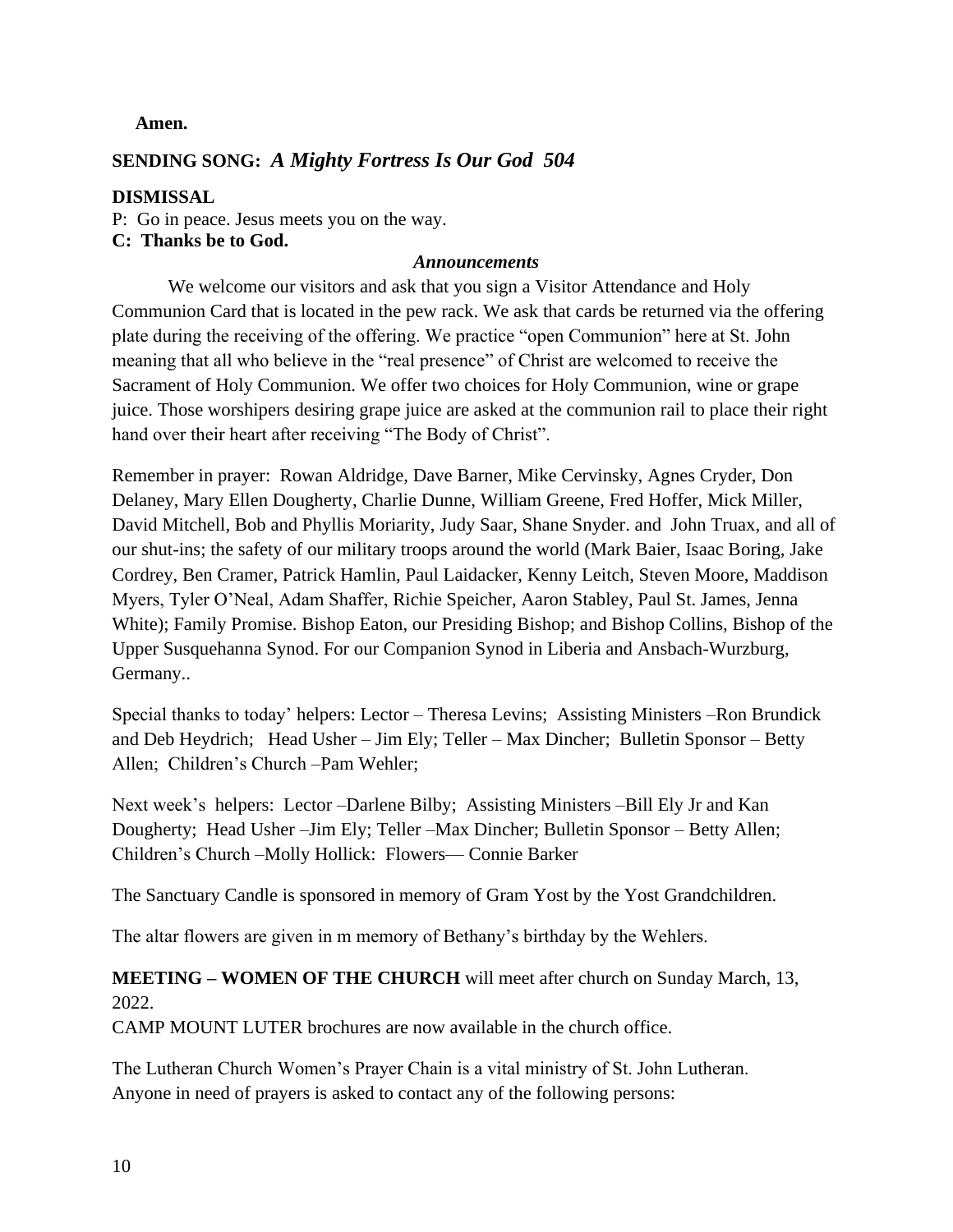Gloria Ely – 570-873-3597 Sarah Davidson - 570-398-0659 Joyce Braucht - 570-398-28

### **Lent Services**

#### *Note the change. We will meet in-person at 6:30 pm*

Lent 1 at Garman – Tuesday, March 8, "Community"

Lent 2 at St. John – Tuesday, March 15, "The Day with Others"

Lent 3 at Garman – Tuesday, March 22, "The Day Alone"

Lent 4 at St. John – Tuesday, March 29, "Ministry"

Lent 5 at Garman – Tuesday, April 5, "Confession and Communion"

Pastors Shumway and Aucker will be covering the book: Life Together by Dietrich Bonhoeffer. Life Together is a theme that I have been hearing a lot as congregations struggle to meet inperson in the midst of the pandemic. A copy of the book is available from either Pastor or in the tower at St. John. Donations for the books are appreciated.

Palm Sunday – Sunday, April 10, 9:30 a.m. St. John Sanctuary Maundy Thursday, April 14, 7:00 p.m., St. John Sanctuary Good Friday, April 15, 7:00 p.m., St. James Lutheran, "Stations of the Cross" Easter Sunrise, April 17, 6:00 a.m. with Fairplay Brass and breakfast, and 9:30 a.m., St. John Sanctuary.

# **Scholarship Opportunity - St. Paul Lutheran Church Scholarship Program**

Thrivent Charitable Impact & Investing  $TM$  (Thrivent Charitable) is pleased to announce available scholarships through the St. Paul Lutheran Church Scholarship Program.

# **About Thrivent Charitable**

This scholarship program is administered by Thrivent Charitable, a national charity with a mission to serve donors, spread joy and change lives. Together with donors, Thrivent Charitable now grants more than \$58 million annually to charities serving local, national and global communities. To learn more, visit [ThriventCharitable.com.](about:blank)

#### **About the Scholarship**

The St. Paul Lutheran Church Scholarship Program was founded by the congregation of the former St. Paul Lutheran Church in Williamsport, Pennsylvania. St. Paul Lutheran Church, prior to its closing, established this special scholarship program to benefit Lutheran students who are graduating seniors of high school located in Lycoming County, Pennsylvania. Scholarship recipients will receive an award of approximately \$500. Candidates may reapply in successive years for scholarships available from this program.

#### **Online Scholarship Application**

Applications will be available on March 1, 2022. Complete eligibility requirements and the online application may be found at [thriventcharitable.com/grants/scholarships.](about:blank) All applications and necessary documents must be received by Thrivent Charitable no later than April 29, 2022. Incomplete or late applications will not be considered.

Again, we would be grateful if you could spread the word about this opportunity. If you have any questions about the scholarship awards, the application process or Thrivent Charitable **please** do not hesitate to contact our team at (800) 365-4172 or [TCscholarships@thrivent.com.](about:blank) Thank you, again, for your assistance in communicating this opportunity and for your shared commitment to our community.

Dave Zastrow, Donor Services Associate , Thrivent Charitable Impact & Investing